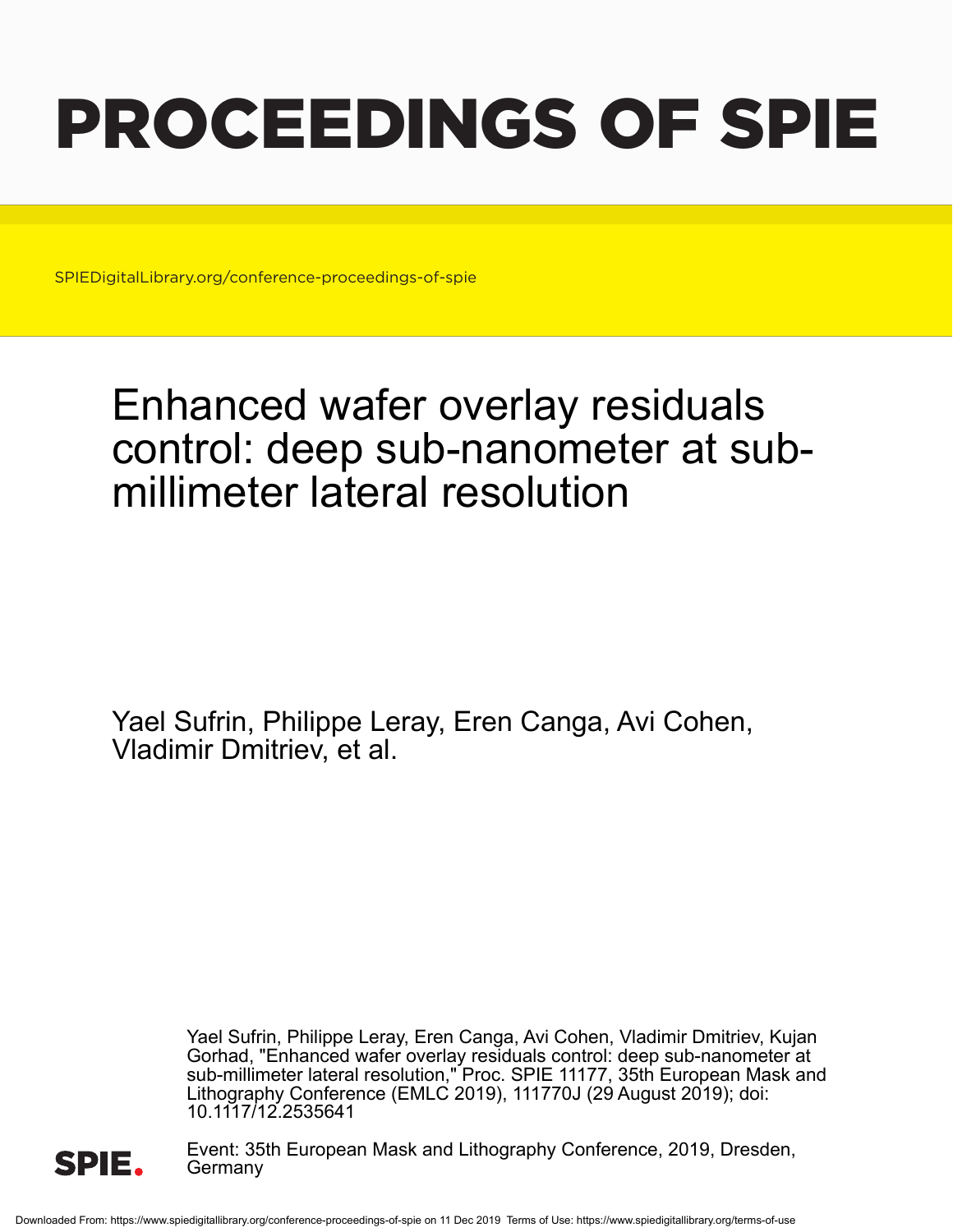### **Enhanced Wafer Overlay Residuals Control; Deep Sub-Nanometer at Sub-Millimeter Lateral Resolution**

Yael Sufrin<sup>b</sup>, Philippe Leray<sup>a</sup>, Eren Canga<sup>a</sup>, Avi Cohen<sup>b</sup>, Vladimir Dmitriev<sup>b</sup> and Kujan Gorhad<sup>b</sup>

a IMEC, kapeldreef 75, 3001 Heverlee, Belgium <sup>b</sup>Carl Zeiss SMT GmbH, Hadolev 3 Bar Lev Industrial Park, Misgav, Israel

#### **ABSTRACT**

The introduction of advanced technology nodes in deep UV (DUV) lithography (litho), involving multiple litho steps, has tightened the wafer on-product overlay specifications [1]. The industry trend already pushes the overlay requirements to the sub-nanometer regime (and so the mask registration requirements tightens as well). In the most general view, wafer on-product overlay errors are a combination of intra-field (within field) and inter-field (field-to-field) errors. A given litho layer intra-field overlay error includes several systematic sources, such as scanner lens-to-lens residuals and mask writer residuals. Parallel to the nodes and litho techniques advancing, the ability to accurately measure overlay at high lateral resolution have being successfully introduced, both at wafer and mask side.

The recent developments in scanner technology improved the ability to control intra-field overlay at high-order across the exposure field. However, this is still in several millimeter lateral resolution control ability at its best, leaving residual errors in the sub-millimeter to few millimeter regime without the ability to further suppress them to the target specification, nevertheless, not to the sub-nanometer magnitude.

In this work, we have empirically evaluated the ZEISS state-of-the-art mask tuning solution named ForTune ERC (Enhanced Registration Control). This solution is based on laser processing of the mask bulk by the ZEISS ForTune tool. It allows to suppress few nanometer overlay residuals (post the scanner best-can-do) down to deep sub-nanometer, all even at sub-millimeter sampling resolution (x1 wafer level) and low-to-high residuals modulating frequency.

For the sake of this study, we have used a dual-image mask to form one overlay signature at wafer side. Two wafers have been exposed prior to the laser-based tuning of the mask bulk; the wafers overlay error was measured and used as an initial overlay problem to begin with. A second exposure of two additional wafers was performed post the problemsolving by the ERC model and the consequent mask laser-based tuning. The pre/post wafers were then compared to examine the improvement in overlay at wafer side. CD uniformity (CDU) data has been collected as well, to confirm no degradation in CDU due to the ForTune ERC process.

The combination of this advanced method of intra-field control with high-order correction per exposure (CPE) by the scanner, provides an efficient co-optimized solution to tightly control the overlay of existing and future nodes at DUV litho.

**Keywords:** ERC, ForTune, Overlay, Registration, DUV, Mask, Laser, Lithography, Metal, Super Nova

#### **1. INTRODUCTION**

DUV litho processes get more and more demanding as technology nodes shrinks and as the high-volume manufacturing (HVM) is ramping up with today's layers generation. Specifically, with regards to overlay performance, the fight for every sub-nanometer fragment out of the overall (litho) residuals gets more and more attention. This, along with the evolvement of on-product overlay sampling strategies and metrology techniques advancing, finally allows pushing the layer-to-layer overlay to the sub-nanometer regime. In the most general way, at the moment that the intra field overlay

> 35th European Mask and Lithography Conference (EMLC 2019), edited by Uwe F.W. Behringer, Jo Finders, Proc. of SPIE Vol. 11177, 111770J · © 2019 SPIE CCC code: 0277-786X/19/\$21 · doi: 10.1117/12.2535641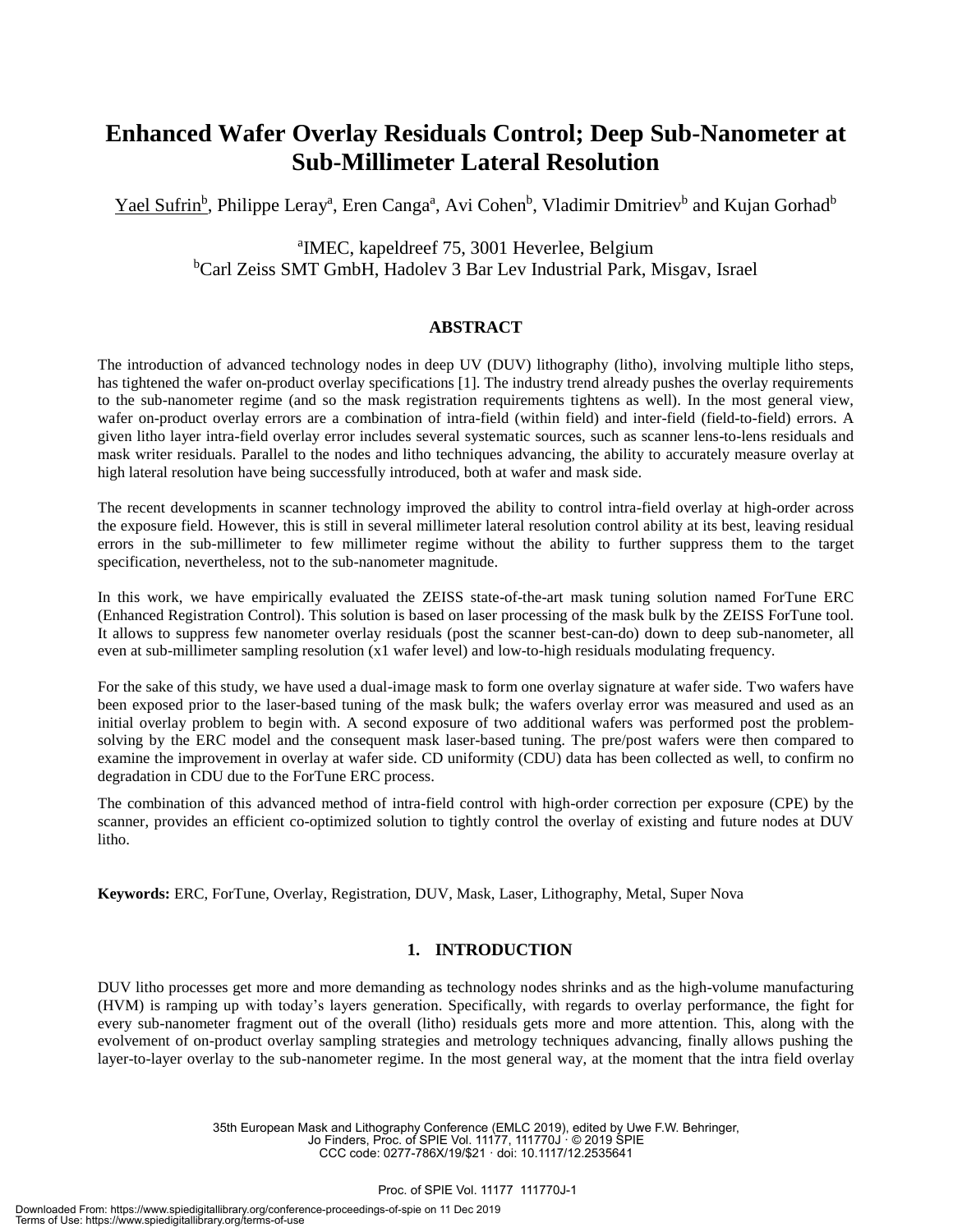problem has been sampled and well identified, the first level approach for suppression of residuals, depending on the problem magnitude and spatial frequency nature, may be:

- 1. Feed-backwards to the scanner and compensate using its different knobs
- 2. Manufacture new mask which counter compensate this problem

Those two are both valid and commonly used by integrated circuits (IC) manufacturers. However, in addition to the associated logistics, cost and long cycle time, along with other drawbacks in the HVM flow, they are both limited in spatial resolution and yield a limited residuals suppression rate, still leaving up to few nanometers overlay residuals. In this work we evaluated an alternative method; mask level tuning with laser acting on the mask bulk (glass) volume to control and suppress the overlay residuals down to sub-nanometer level at high (sub-millimeter) sampling resolution/spatial frequency as input. This method may act in a co-optimized approach with either #1 or #2 above (or both combined) to even further optimize workflow towards best productivity and device performance.

#### **1.1 Mask tuning; ForTune concept explanation**

The concept of mask (bulk) tuning by laser treatment has been discussed in detail in previous works [2, 3]. This technology, aka as RegC®, is a well-established HVM solution which is being used by advanced (IC) manufacturers for many years already. The ForTune system uses a pulsed laser to generate micrometer-sized deformation elements (aka pixels) inside the mask fused silica bulk. Those elements lead to a well-controlled and accurately predicted deformation of the bulk in a predefined direction and magnitude (forming "working mode"). The ForTune tool, being a state-of-theart system, is pre-calibrated to hold 4 fundamental working modes which allows 4 different fundamental deformation of the mask bulk and hence 4 different direction to displace the (attached-to-bulk) patterned absorber. Figure 1a illustrates how the laser beam is directed via the mask backside (absorber down) to be finally focused inside the mask bulk. Figure 1b shows top view image of deformation elements formed by this laser beam (2 examples). Figure 2 illustrates the 4 fundamental mask pattern/wafer overlay control directions.





Figure 1a. ForTune laser beam focused inside the mask quartz bulk Figure 1b.Top view of laser-formed micrometer sized

deformation element inside the mask bulk (2examples)



Figure 2. Illustration of the deformation elements (blue ellipse) and the associated direction of displacement in the mask absorber level (red arrows), forming 4 fundamental working modes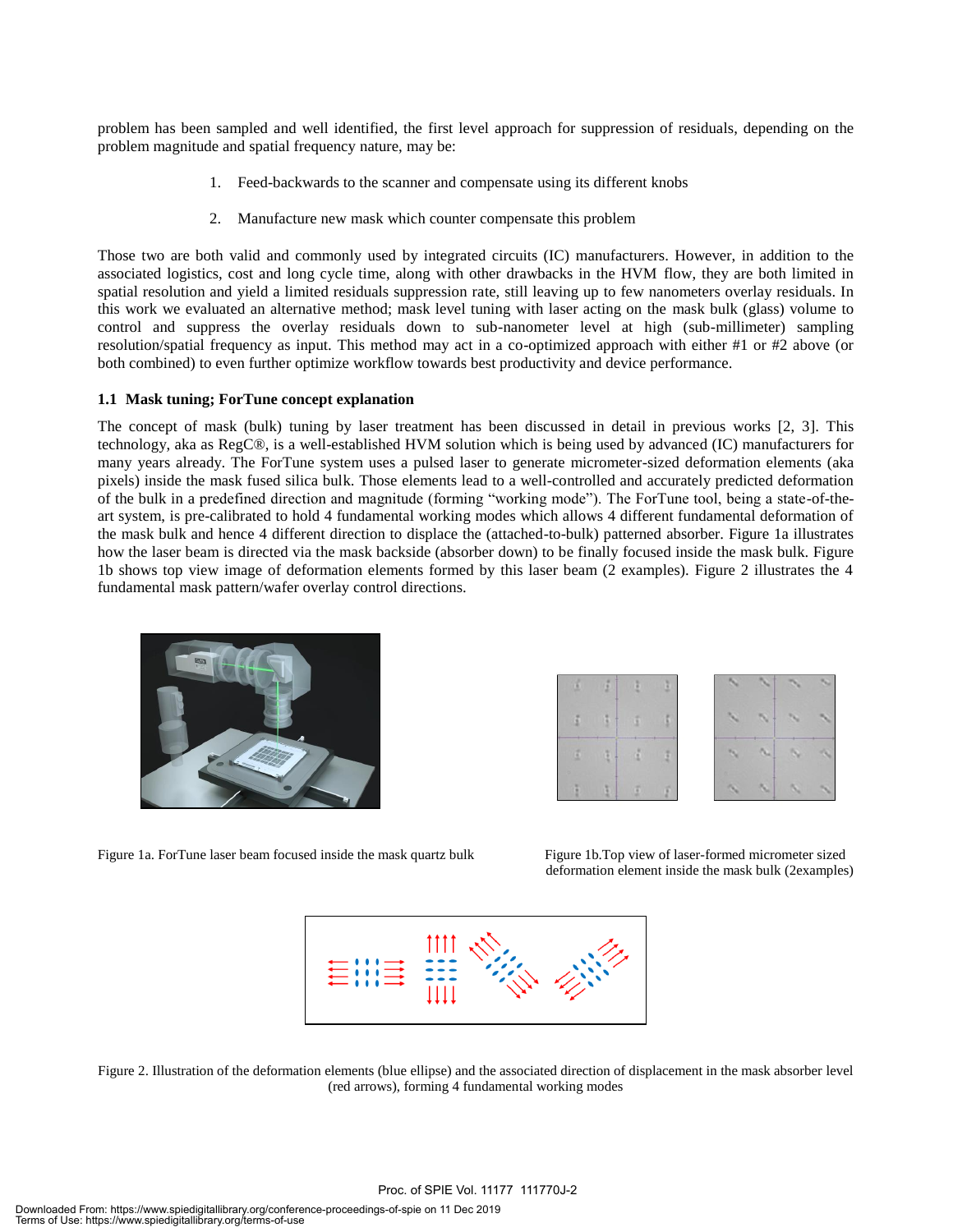#### **1.2 Enhancement to sub-nanometer residuals**

The image displacement properties of the four ForTune working modes are being considered by the ERC model when solving overlay problem residuals by physical model. The recently developed "Enhanced Registration Correction" model (ERC model) considers several aspects associated with both the laser process parameters and mask bulk parameters, which so far were neglected or only approximated. This enhancement, along with the utilization of much higher computational power over advanced computational engine (ZEISS FAVOR), allows controlling the problem residuals at sub-millimeter spatial resolution and with significantly improved accuracy. Consequently, the ForTune ERC process offers advanced laser beam control, accompanied by an enhanced problem-solving model, resulting in sub-nanometer overlay residuals at wafer level.

This solution works in co-optimization with the available scanners knobs to address overlay errors as been studied in previous work [4]. Its key target is to transform overlay non-correctable error (residuals) into a scanner-correctable error, leaving a suppressed overlay problem after the scanner compensation; Figure 3 illustrates this transformation flow. The ERC model is flexible with definition of the scanner compensation type, which needs to be considered per litho case (linear or higher-order polynomial compensation).



Figure 3. Wafer overlay residuals synthetic example, represented in mask level (A), Imposed image placement change to the mask as computed by ERC model and applied by ForTune process (B), Resulted scanner-correctable (overlay) error (C), Overlay residuals after mask tuning and litho steps (D).

#### **2. EXPERIMENTAL DETAILS**

#### **2.1 Goals**

This study focused on two key goals:

Goal 1: Demonstrate the ForTune ERC ability to reduce wafer overlay problem down to sub-nanometer residuals.

Goal 2: Confirm that there is no negative impact on the critical dimension uniformity (CDU)

As for goal 2, the concern relates to the properties of the deformation elements which slightly back-scatter light outside of the scanner pupil. This leads to minor dose reduction in relative to the dose level prior to the ForTune process. During standard preparation for exposure step, the scanner optimal dose is been adjusted to compensate for this effect. However, potential local variations in the back scattering of the pixels might cause local dose changes at wafer which in the end might negatively impact the CD uniformity (CDU), hence the ERC process is designed and controlled to have no impact on CDU ("CDU neutral"). For examination of this, CDU has been measured before and after the ForTune ERC process although the (overlay) solution is considering neutral effect on CDU in advance.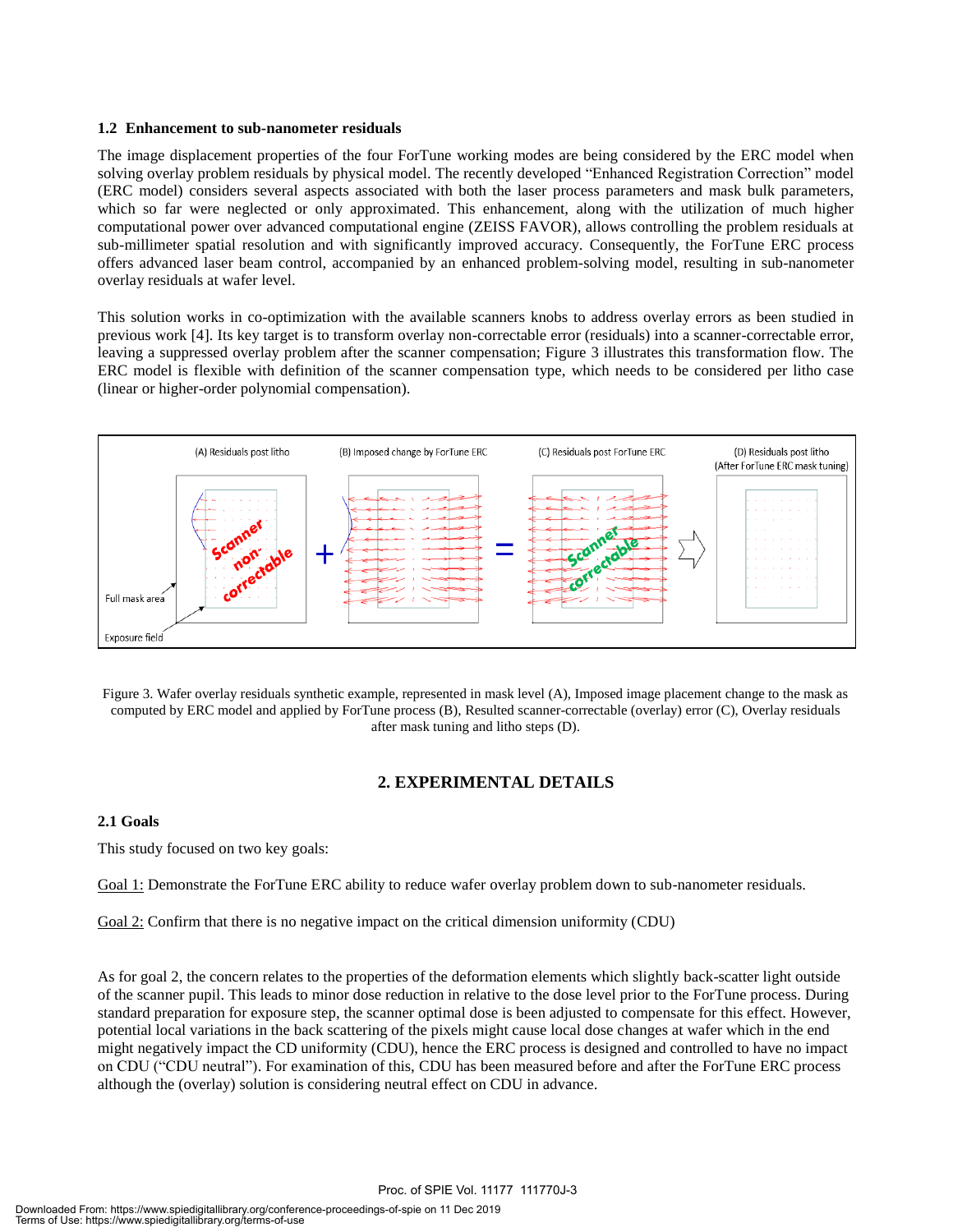#### **2.2 Workflow**

For the sake of this study, we have used a dual-image (bottom, top) mask (see Fig. 5) to form one overlay signature at wafer side. The demonstration in this study consists of the following steps:

- a. Expose bottom image over 4 wafers; A, B, C and D
- b. Expose top image over 2 wafers; A and B
- c. Measure pre-overlay (top-to-bottom image) over wafers A and B and pre-CDU (top image)
- d. Compute ERC solution for the pre-overlay residuals (c)
- e. Run ForTune ERC process to apply the solution (d) over the mask
- f. Expose top image over 2 wafers; C and D
- g. Measure post overlay (top-to-bottom image) over wafers C and D and post CDU (top image)
- h. Analyze overlay pre (c) versus overlay post (g) to examine goal 1
- i. Analyze CDU pre (c) versus CDU post (g) to examine goal 2

As for overlay measurements, 22 exposure fields were measured in each step (pre (c) and post (g)) consisting of 11 scan up direction and 11 scan down direction fields (representing a sub set out of standard HVM wafer exposure case). Overlay residual signature for the ERC solution (d) has been generated out of the average of the 22 exposure fields, same practice has been repeated for post overlay residual signature generation (g). As for CDU error, 10 fields have been averaged for pre (c) and 10 for post (g) process analysis. Figure 4 illustrates these experimental steps (a-i) in a block diagram.



Figure 4. Overview of this study workflow

#### **2.3 Test mask and wafer metrology**

The mask used in this study is a standard 6" quartz 6% attenuated phase shift mask (without pellicle) containing two images that are used in DUV (193nm) immersion lithography. Each image size is 104mm x 64mm, the image centers are located at  $\pm 34$ mm on Y-axis with respect to center of the mask plate. The bottom image, Metal 1A, is used to pattern the first layer and top image, Metal1B, is used to pattern the second layer for a Litho-Etch-Litho-Etch (LELE) process forming pattern of 48 nm pitch targeted to be 24 nm CD trenches. Figure 5 shows an overview of the dual image mask layout (Cr side up orientation). This mask is used in back end of line (BEOL) processes and contains a large number of metrology targets for CD and overlay measurements.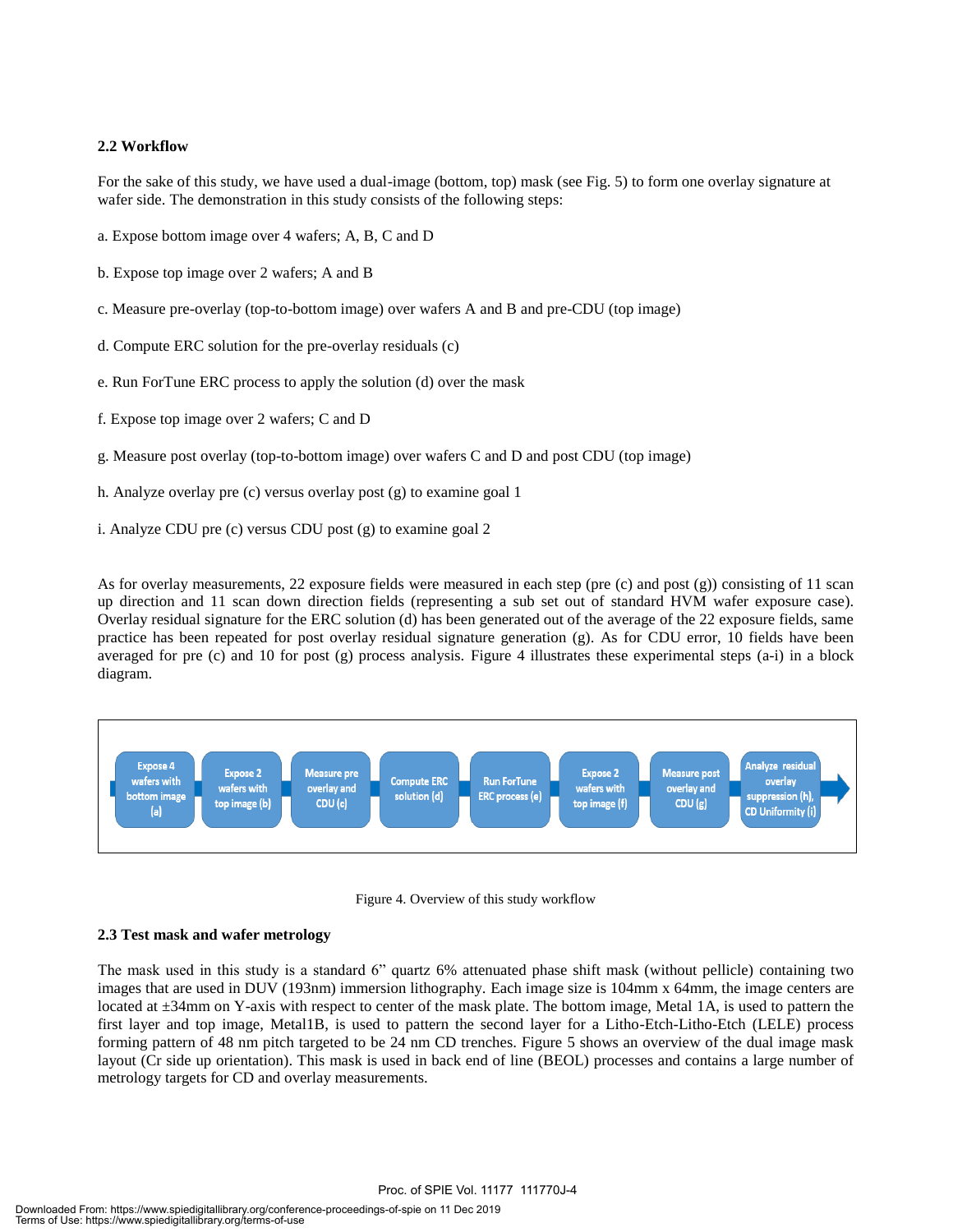

Figure 5. Overview of the dual image mask layout used in this study (Cr side up orientation)

Four 300 mm Si wafers were prepared for this study. IMEC SuperNova2 process stack which consists of seven different stack deposition for metal-1 (M1) patterning was used. Figure 6 shows the schematic representation of the stacks and process flow. The process contains two lithography steps. After the stack deposition, M1A image was exposed by using ASML 1970i TWINSCAN scanner. All the lithography steps were performed by using same chuck to avoid chuck to chuck variation. M1A image was etched into 20 nm hard mask oxide layer. The bottom grating for the overlay targets were defined to achieve a CD of 24 nm in this layer. The last step of the process is M1B image exposure where the top grating is patterned at 38 nm CD trench in the 85 nm resist. The bottom and top gratings were separated by 40 nm Spinon-Glass (SoG) and 100 nm Spin-on-Carbon (SoC) layers.



Figure 6. Schematic representation of the lithography process flow.

The overlay measurements were performed on ASML Yieldstar-250D, a diffraction-based overlay (DBO) metrology tool. An interlaced design of µDBO overlay targets in the size of 16µm x 16µm were chosen to perform overlay measurements. Figure 7 shows an image of such overlay target design. The target contains horizontal and vertical gratings with a pitch of 600 nm.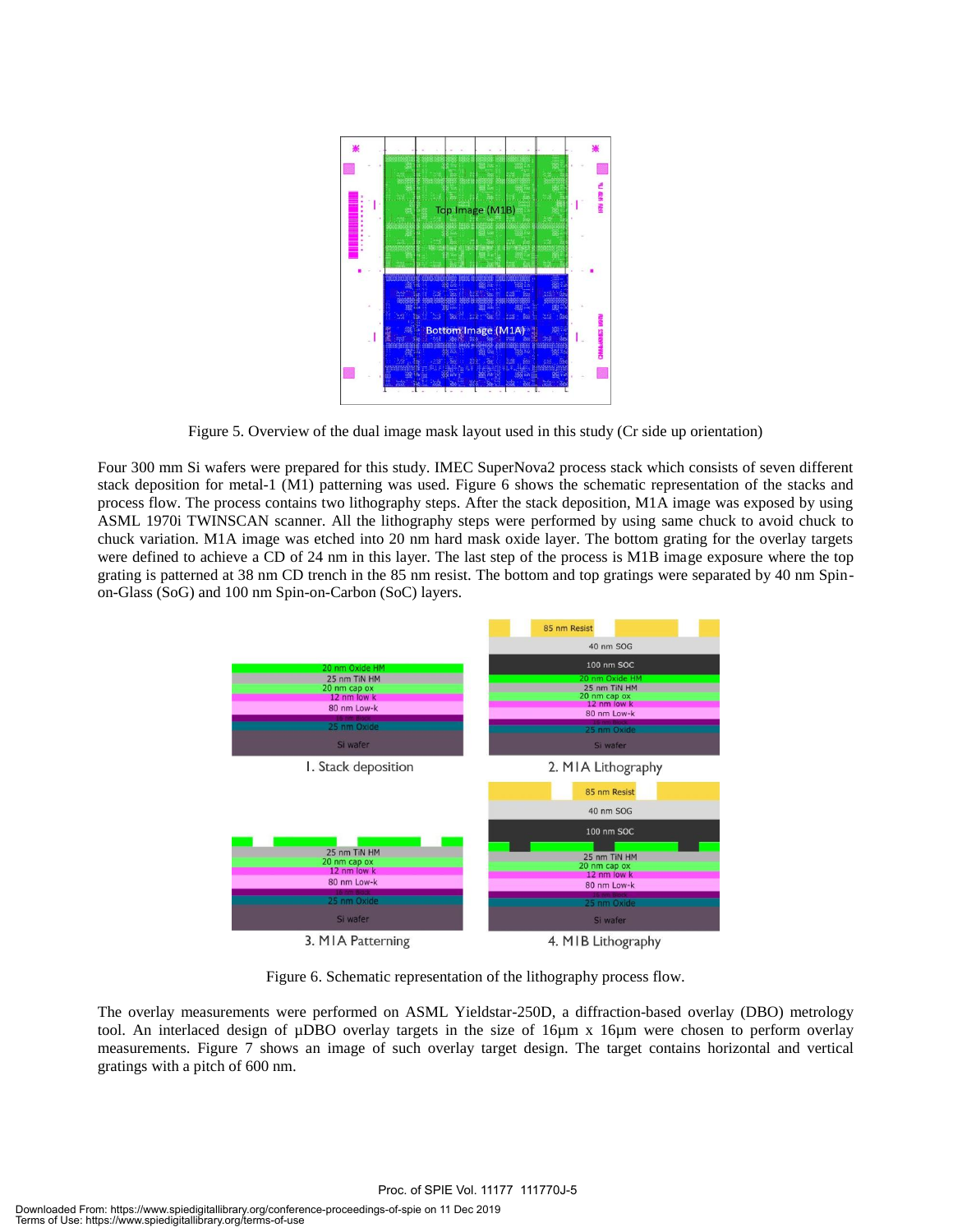

Figure 7. Image of the interlaced µDBO overlay target.

A high density of sampling scheme has been defined for measurements to monitor along the slit overlay variations. 70 overlay targets were distributed through slit direction in 4 slits structure, forming 280 intra-field measurement points with 0.37 mm step in X and 3.18-mm step in Y (x1), measured over 22 fields. The fields were selected considering scan up (11) and scan down (11) directions during the exposure. Figure 8 shows wafer spread map and intra-field sampling scheme for the overlay measurements.



Figure 8. Wafer-spread sampling scheme (22 fields) used for overlay measurements, 280 (4x70) points per field.

CD measurements have been done on an anchor feature, which consists of lines and spaces. The pitch of the lines is 96 nm and width is 24 nm. The anchor feature is located 50  $\mu$ m away from the  $\mu$ DBO overlay target. The CD measurements were performed on Hitachi CG6300 automated CD-SEM tool after M1B lithography to examine if there were any effects of the mask laser-based tuning on wafer CD. Same sampling scheme as overlay measurements were used except for the number of sampled fields which was reduced to 10 (5 scan-up, 5 scan-down) due to measurement time considerations.

#### **3. RESULTS**

#### **3.1 Overlay residuals reduction (Goal 1 results)**

Figure 9 shows the wafer overlay residuals (formed by top-to-bottom mask image) plots at mask level (x4) before and after the ForTune ERC process under scanner standard linear compensation. This demonstration showed further suppression of the overlay problem beyond the scanner best-can-do by  $\sim 50\%$  down from  $> 1$  nanometer to  $\sim 0.5$ nanometer (x1) residuals in this studied case. Looking at the per-row direction of overlay error it seems that some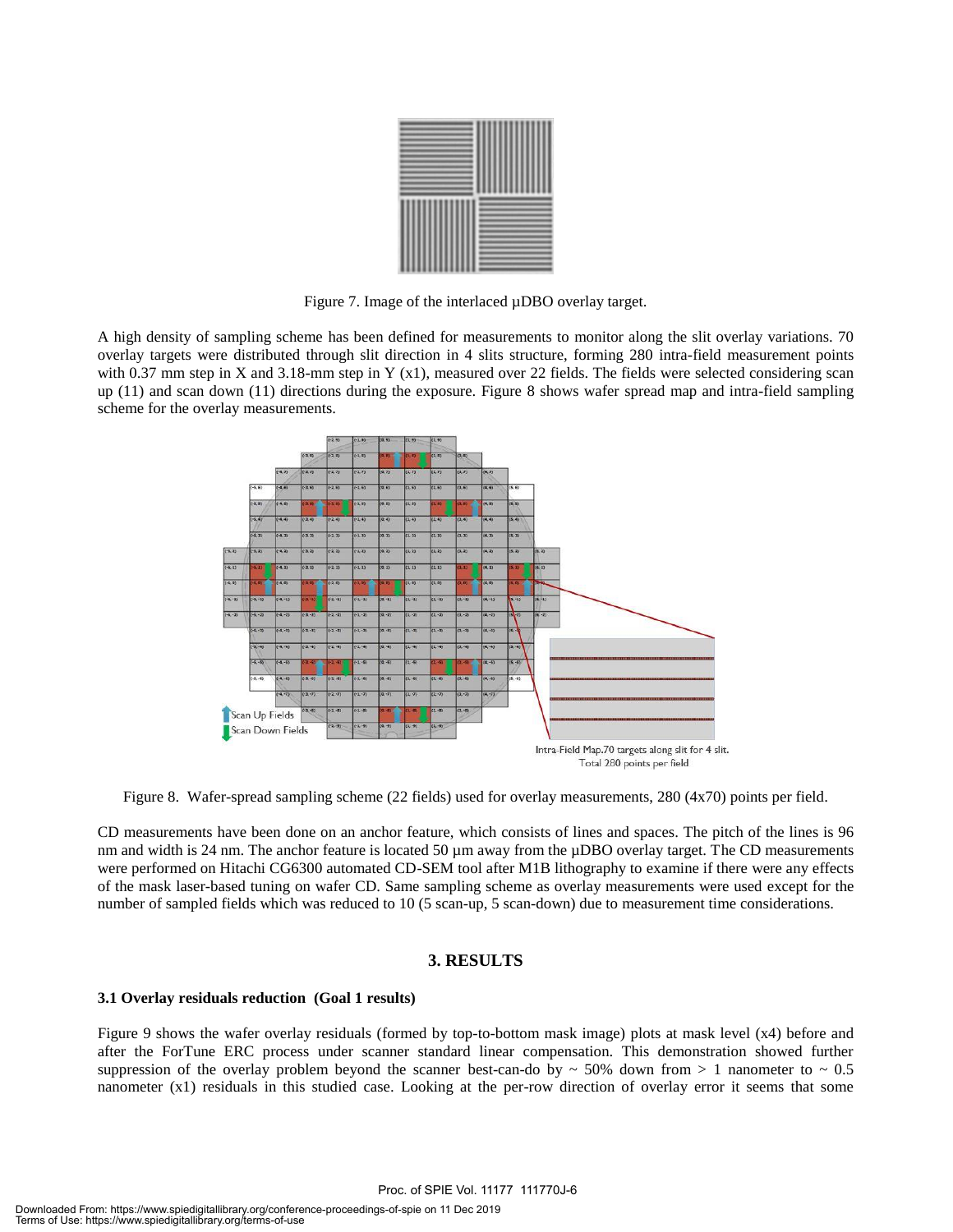overshoot occurred in this demonstration (change in the error Y direction between before and after process). This is due to lack of process calibration step in this demonstration. Overcoming this kind of overshoot is possible by running onetime process calibration per HVM environment, leading finally to even better suppression of the overlay residuals.



Figure 9. Overlay residuals before ForTune ERC (A), after ForTune ERC (B) and statistics (C)

Furthermore, despite the dense sampling (0.37 mm step in X at wafer level), it seems that this process has nicely controlled the overlay residuals even at locations with direction-contradicting error, exhibiting high spatial variance (frequency) of the problem to begin with. Figure 10 shows an example of several locations (selected out of figure 9 plots) with direction-contradicting error (before process) which have been suppressed and are now direction-similar as well.



Figure 10. Overlay residuals before ForTune ERC with high spatial frequency (brown) and suppressed (magnitude and frequency) after ForTune ERC (blue)

#### **3.2 Neutral effect on CDU error (Goal 2 results)**

In order to examine if there are mask tuning process related effects on CDU error, the sampled 10 exposure fields were averaged to demonstrate preprocess CDU error on top layer (M1B) litho. The same practice has been repeated on M1B litho for the post mask process. The difference of post-to-pre CD in each location (280 intra field locations) was then plotted against the slit direction shown in mean-to-target representation (see Fig. 11). Obviously, this CD difference was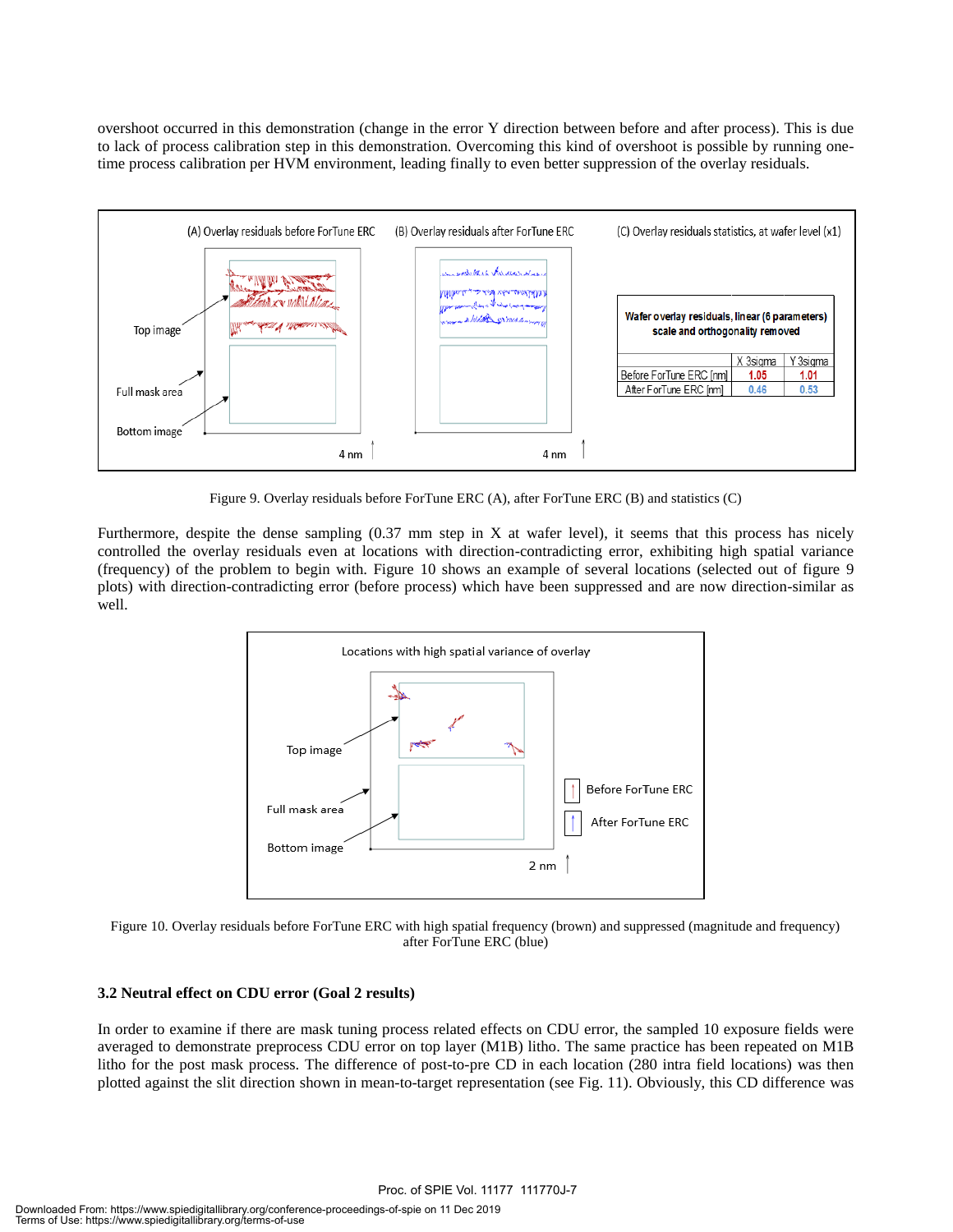expected to be different from zero due to the litho and metrology inherent repeatability, hence, the examination of the CD difference was done under these repeatability boundaries. Each single location repeatability was defined as 3-sigma over 10 fields; A representative repeatability boundary has been computed as square root of the pre and post CD measurement average repeatability (over 280 locations). Figure 11 shows the CD difference along the slit direction examined under the repeatability boundaries. Overall, considering the repeatability boundaries there is no observable change in CDU residuals due to the mask tuning process.



Figure 11. CD difference against litho and metrology repeatability

#### 4. **DISCUSSION**

In this work, we have studied the new Enhanced Registration Correction Process (ERC) which allows further reduction of overlay residuals down to sub-nanometer regime by mask tuning. The discussed process acts complementary to the litho scanner knobs and offers performance beyond the scanner best-can-do. The enhancement in overlay suppression is achieved by adding one more process step to the standard litho steps at HVM; mask tuning by laser which is being fed backwards with the overlay residuals at wafer side. This essentially saves the need for mask re-manufacturing as well.

This extra step, which typically takes a few hours to run in an automated way from solution computation until mask return to HVM line, may suppress few nanometers overlay residuals down to sub-nanometer. All at wide low-to-high spatial frequency variance of the overlay error magnitude and direction and in dense sampling schemes as demonstrated in this work.

This mask tuning technology synergy with production lines and lack of side effects have been studied several times in the past by end users, prior to introduction in HVM several years ago [5]. In this work we have demonstrated neutral effect on CDU while applying this well controlled ForTune ERC process to the mask bulk. The combination of this advanced method of intra-field control with high-order correction per exposure (CPE) by the scanner, provides an efficient co-optimized solution to tightly control the overlay of existing and future nodes at DUV litho.

#### **5. CONCLUSIONS**

The recently released ForTune ERC process has been demonstrated to achieve sub-nanometer overlay residuals at wafer side, showing  $\sim$  50% suppression of the residual error in this demonstration with no observable impact on CDU. This method offers enhanced overlay residuals suppression beyond the scanner best-can-do or other alternative approaches such as mask re-writing.